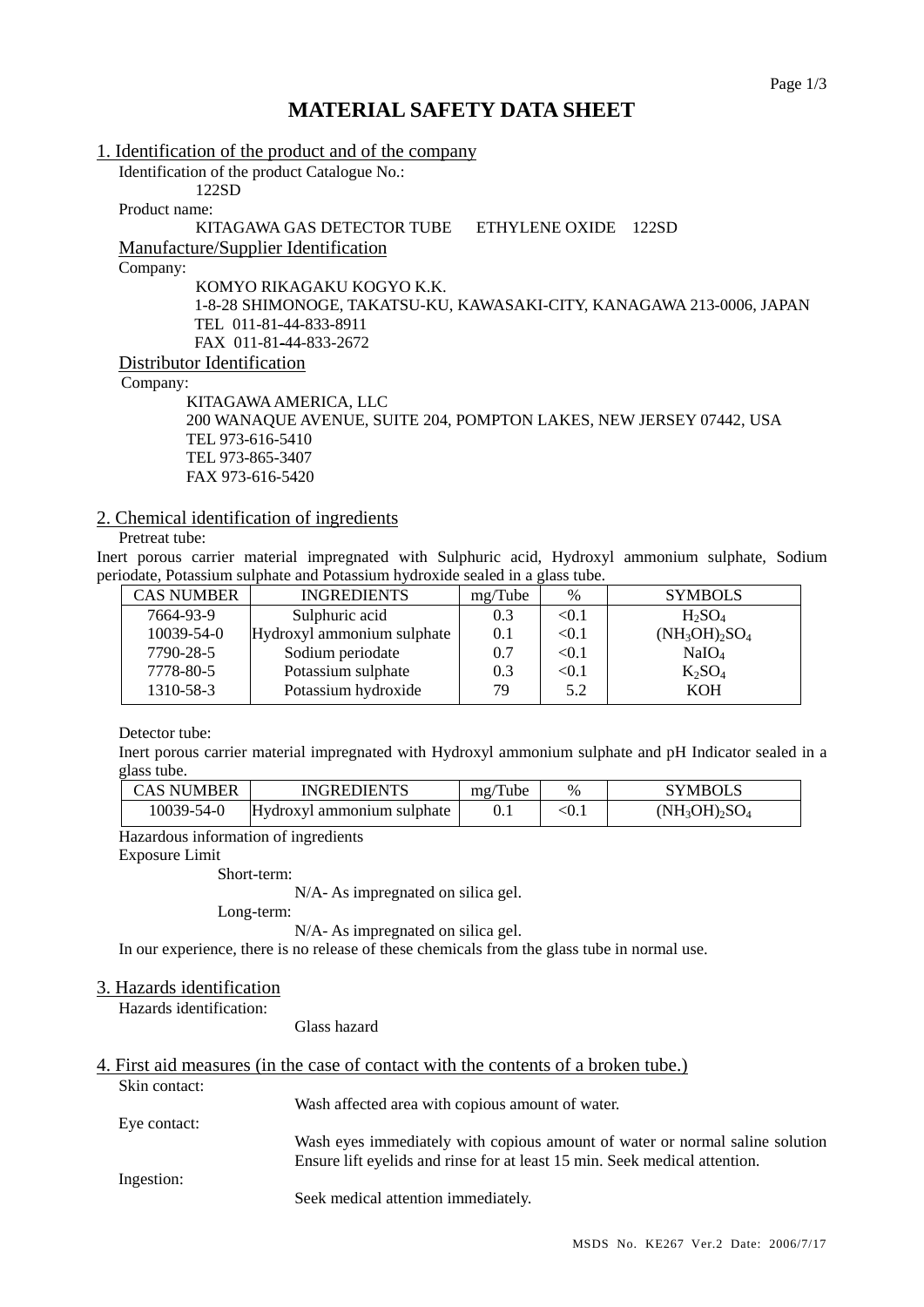| <u>5. Fire fighting measures</u>               |                                                                                   |
|------------------------------------------------|-----------------------------------------------------------------------------------|
| Flash point:                                   |                                                                                   |
|                                                | Non-combustible                                                                   |
| Extinguishing media:                           |                                                                                   |
|                                                | All known extinguishants can be used.                                             |
| Special fire fighting Procedures:              |                                                                                   |
|                                                | None                                                                              |
| Unusual fire & Explosion hazards:              |                                                                                   |
|                                                | Negligible fire hazard when exposed to heat or flame.                             |
|                                                |                                                                                   |
| 6. Accidental release measures                 |                                                                                   |
| Personal protection:                           |                                                                                   |
|                                                | Do not pick up broken glass with bare hands if the tube is broken. Cover with     |
|                                                | inert absorbent such as vermiculite. Sweep up and contain for waste disposal.     |
|                                                |                                                                                   |
| <u>7. Handling and storage</u>                 |                                                                                   |
| Handling & use:                                |                                                                                   |
|                                                | Ensure the instructions for use are followed. Safety glasses and gloves should be |
|                                                | worn to prevent injury from splintering glass.                                    |
| Storage:                                       | Keep away from direct sunlight and store at 0-10 degree C.                        |
|                                                |                                                                                   |
| <u>8. Exposure control/personal protection</u> |                                                                                   |
| Respiratory protection:                        |                                                                                   |
|                                                | Not applicable                                                                    |
| Ventilation:                                   |                                                                                   |
|                                                | Not applicable                                                                    |
| Other protective equipment:                    |                                                                                   |
|                                                | Safety glasses and gloves                                                         |
|                                                |                                                                                   |
| 9. Physical/Chemical properties                |                                                                                   |
| Appearance:                                    |                                                                                   |
|                                                | Pretreat tube:                                                                    |
|                                                | White and red solid layers sealed in a glass tube.                                |
|                                                | Detector tube:                                                                    |
|                                                | White and Yellow solid layers sealed in a glass tube.                             |
| Boiling point:                                 |                                                                                   |
|                                                | Not applicable                                                                    |
| Melting point:                                 |                                                                                   |
| Specific gravity $(H_2O=1)$ :                  | Not applicable                                                                    |
|                                                | Not applicable                                                                    |
| Evaporation rate (BuOAc=1):                    |                                                                                   |
|                                                | Not applicable                                                                    |
| Solubility in water:                           |                                                                                   |
|                                                | Not applicable                                                                    |
| Vapour pressure:                               |                                                                                   |
|                                                | Not applicable                                                                    |
| Vapour density:                                |                                                                                   |
|                                                | Not applicable                                                                    |